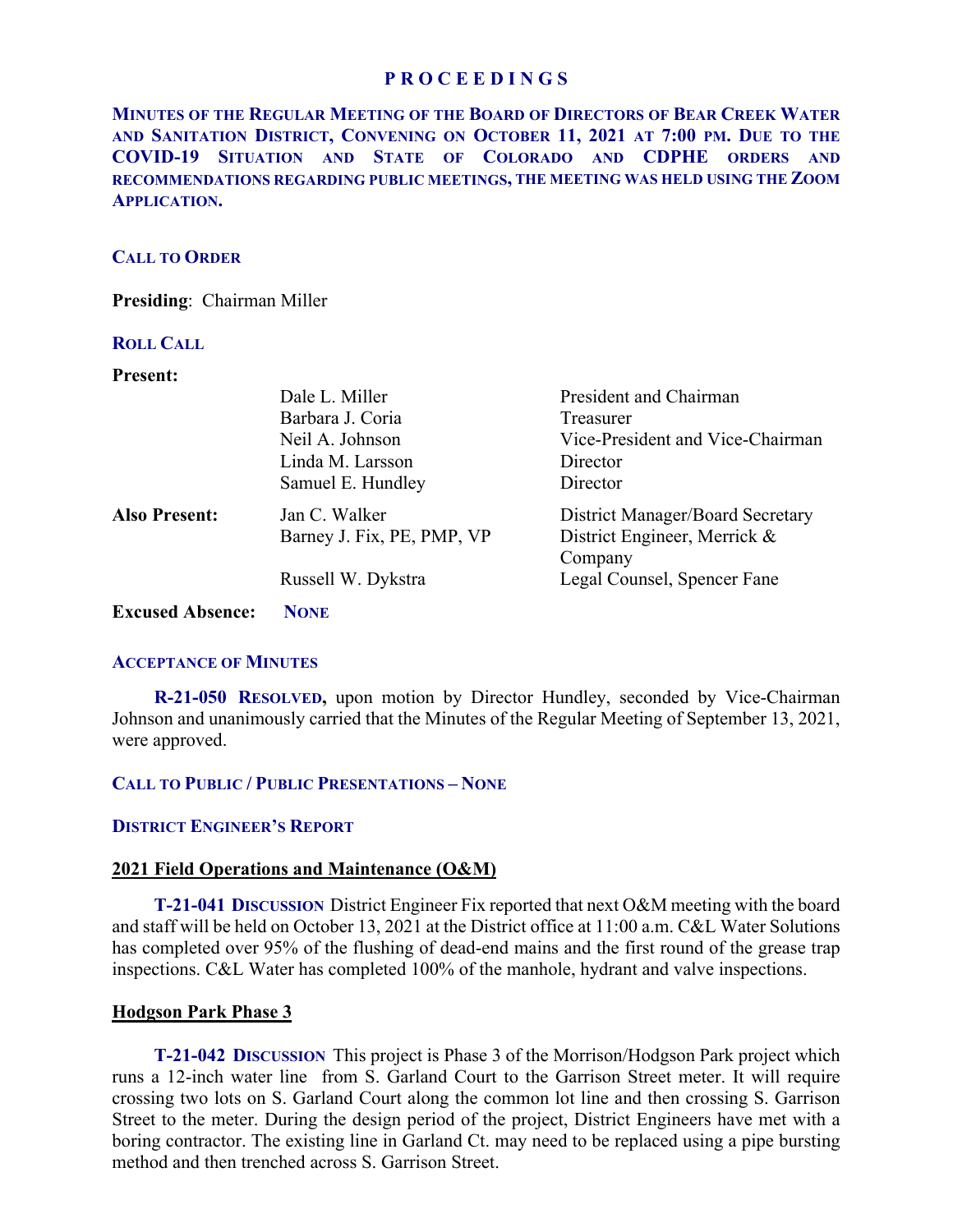## **MINUTES, OCTOBER 11, 2021** PAGE **2**

#### **Garland Court Sanitary Sewer Line Connection**

 **T-21-043 DISCUSSION** The Garland Court sanitary sewer connection project is a project the District has been trying to do for the past 18-20 years. This connection would connect at S. Garland Court and West Cornell Place, then run north into the City of Lakewood open space and connect to the Metro Water Recovery (formerly Metro Wastewater Reclamation District) sewer line. This connection would alleviate high flows of sewage from South Cornell Place, then west to S. Kipling Street, near the Victoria Village townhomes subdivision. District Engineer Fix has a conceptual plan of the location of the sewer line. The District has contacted the City of Lakewood to see if the District can acquire an easement in order to install a sewer line. Since, Lakewood charges for the easements, the District is working to negotiate the price of the easement.

#### **Acceptance of the District Engineer's Report**

**R-21-051 RESOLVED,** upon motion by Vice-Chairman Johnson, seconded by Treasurer Coria and unanimously carried, that the District Engineer's Report be accepted.

 Preceding this action, the District Engineer's report of activities for September 2021 was presented. A copy is attached hereto and made a part of the record.

## **TREASURER'S REPORT**

#### **Approval of Payment of Invoices and Payroll**

 **R-21-052 RESOLVED**, upon motion by Director Larsson, seconded by Director Hundley, and unanimously carried, the payment of invoices and payroll presented in the amount of \$179,389.42 was approved. A list is attached hereto and made a part of the record.

 Preceding this action, Treasurer Coria's reported that upon her review of the checks, Automated Clearing House (ACH) payments and payroll, she found them to be in order for approval by the Board.

#### **Approval of Treasurer's Report**

 **R-21-053 RESOLVED,** upon motion by Director Larsson, seconded by Vice-Chairman Johnson and unanimously carried, that the Treasurer's Report based on unaudited financial reports as of September 30, 2021 was accepted as presented. A copy is attached hereto and made a part of the record.

 Preceding this action, Treasurer Coria reported that the Federal Funds Rate is unchanged and remains at 0 to 0.25%. One government sponsored enterprise (GSE) investment was called in September. District Manager Walker has reinvested the funds with another callable GSE. District Manager Walker and Treasurer Coria have continued to consider various investment options to maintain the safety of the investments and to receive the best rate possible and continue the laddering of the investments. The budget to actual report for 3<sup>rd</sup> quarter 2021 was presented. Treasurer Coria reported that the revenue and expenses on the budget to actual report looked in line and on schedule for 2021.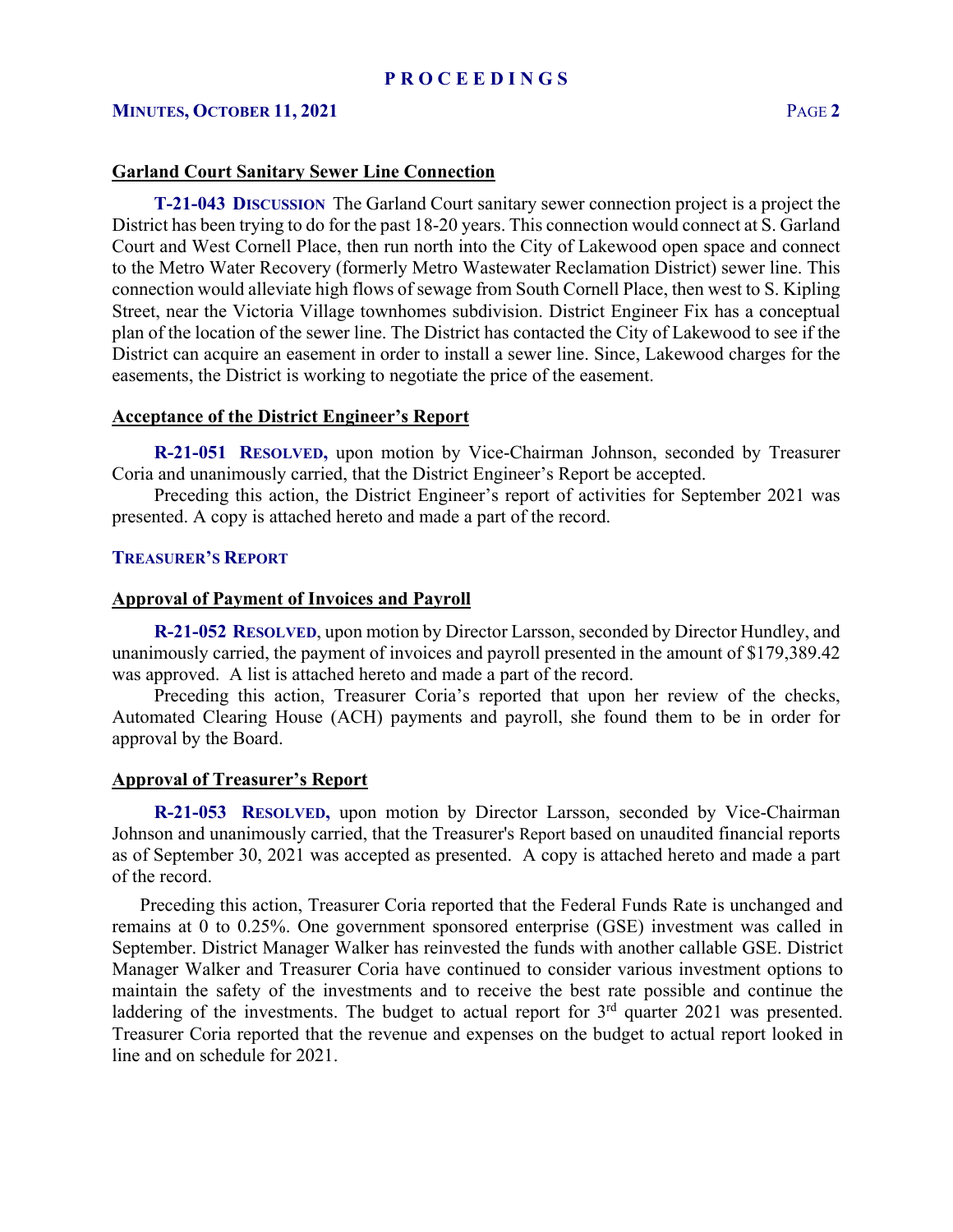## **BUDGET COMMITTEE**

# **Set Public Hearing for the Proposed 2022 Annual Budget and Notice of Rate Increase Discussion on November 8, 2021 at 7:00 p.m.**

 **R-21-054 RESOLVED,** upon motion by Treasurer Coria, seconded by Vice-Chairman Johnson and unanimously carried to set the public hearing for the 2022 Proposed Budget and Notice of Rate Increase Discussion be set for November 8, 2021 at 7:00 p.m.

 Preceding this action, District Manager Walker presented Draft 1 of the 2022 Proposed Budget to the Board. Legal Counsel Dykstra explained that the first draft of the 2022 budget was required by statute to be presented to the Board of Directors by October 15, 2021. The Notice for the Budget Hearing for the 2022 Proposed Annual Budget and Proposed Utility Rate Increases has been published. District Manager Walker has also posted the 30-Day Notice for the potential utility rate increase discussion at the November 8<sup>th</sup> Board meeting on both the District and the Special District Association (SDA) websites.

# **LEGAL COUNSEL'S REPORT**

# **EXECUTIVE SESSION**

 **R-21-055 RESOLVED,** upon motion by Chairman Miller, seconded by Director Larsson and unanimously carried that pursuant to Colorado Revised Statutes, Title 24, Article 6, Section 402 and subsections 4 (b) that the Board go into Executive Session at 7:40 p.m. to receive specific legal advice related to potential legal action regarding utility locates.

The regular Board meeting resumed at 8:00 p.m. No action was taken in Executive session

# **DISTRICT MANAGERS REPORT**

#### **Certify 2021 Delinquent Sewer Utility Accounts to JeffCo for Collection in 2022**

 **R-21-056 RESOLVED,** upon motion by Vice-Chairman Johnson , seconded by Treasurer Coria and unanimously carried to authorize Chairman Miller to sign the Resolution to certify 2021 delinquent sewer utility accounts to the Jefferson County Treasurer for collection along with property taxes in 2022. The utility accounts with balances of \$150 or more that are six months in arrears at the time of certification meet the requirements for this statutory method of collection. Those accounts that are not paid by October 28, 2021, will be certified for collection and liens will be recorded against those properties. To date, there are thirty-six properties on the list to be certified as delinquent to Jefferson County

 District Manager Walker presented the September 2021 Report of District Activities, a copy of which is attached hereto and made a part of the record.

**DIRECTORS REPORTS – NONE**